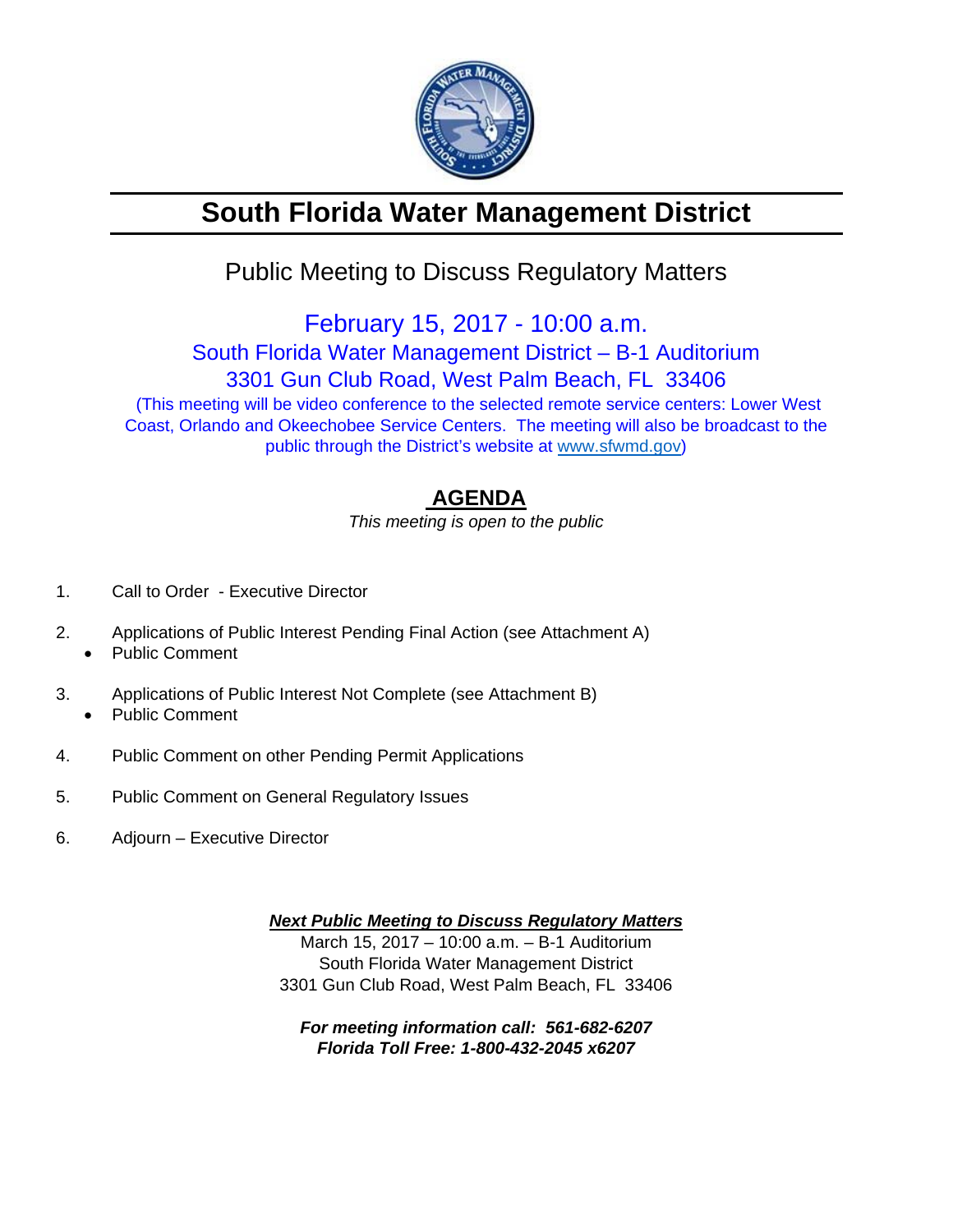**ATTACHMENT A**

### **Applications of Public Interest PENDING FINAL ACTION Public Meeting to Discuss Regulatory Matters South Florida Water Management District**

Report run on: February 8, 2017

|     | <b>County</b>  |                         | App No /<br>Permit No Project Name                          | <b>Permittee</b>                                                            | Default date | <b>Waiver Exp</b><br>date |
|-----|----------------|-------------------------|-------------------------------------------------------------|-----------------------------------------------------------------------------|--------------|---------------------------|
| A-1 | <b>COLLIER</b> | 150604-14<br>11-03702-P | PELICAN MARSH EAST                                          | WCICOMMUNITIES LLC                                                          | 03-JAN-2017  |                           |
| A-2 | PALM BEACH     | 150410-5<br>50-05422-P  | ACREAGE RELIEVER ROAD / S R 7 EXTENSION                     | <b>PALM BEACH COUNTY</b><br>FLORIDA DEPARTMENT OF TRANSPORTATION            | 27-MAR-2016  |                           |
| A-3 | PALM BEACH     | 150922-3<br>13-05321-P  | ALL ABOARD FLORIDA NORTH-SOUTH RAIL<br>CORRIDOR SEGMENT D09 | ALL ABOARD FLORIDA OPERATIONS, L.L.C.<br>FLORIDA EAST COAST RAILWAY, L.L.C. | 21-AUG-2016  |                           |